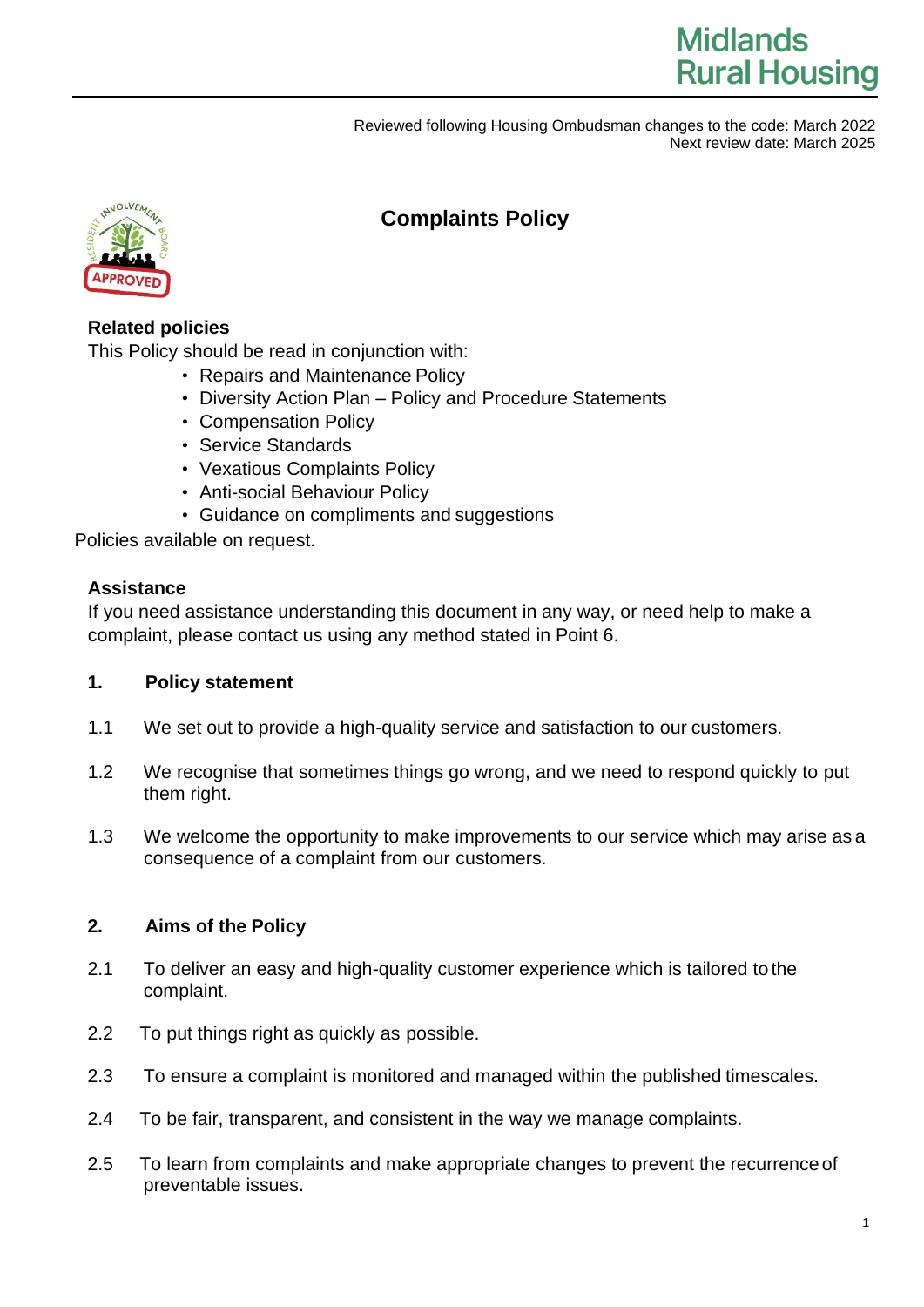- 2.6 To ensure customers are kept informed throughout the process in line with our service standards.
- 2.7 To provide a point of contact who will take ownership of the complaint.
- 2.8 To enable customers to access alternative advice and support through guidance and signposting on our website.

## **3. Definitions**

- 3.1 A formal complaint is an expression of dissatisfaction, however made, about the standard of service, actions, or lack of action by the organisation, its own staff, or those acting on its behalf, affecting an individual resident or group of residents.
- 3.2 A service request is a request from a resident requiring action to be taken to put something right. Service requests are recorded, monitored, and reviewed regularly.
- 3.3 A complaint should be raised when the resident raises dissatisfaction with the response to their service request.

## **4. What is not considered a complaint within this Policy**

- 4.1 The first request for a service from the Association.
- 4.2 The issue occurred over six months ago, and the customer did not report it at the time. However, where the problem is a reoccurring issue; safeguarding and/or health and safety issues, the Association will consider any older reports as part of the background to the complaint if this will help the issue forthe customer.
- 4.3 The underlying issues is not within the remit or control of the Association.
- 4.4 An anonymous complaint. The Association would be unable to respond to the complainant as part of this process, however, it would carry out an investigation of the reported issues and action accordingly if sufficient detail has been provided.
- 4.5 Anti-Social Behaviour (ASB)/neighbour nuisance complaints should be dealt with in accordance with the ASB Policy and Procedure. If, however, the complaint relates to the process or our failure to deal with the concerns raised it should be dealt withunder this policy.
- 4.6 Legal proceedings have started. This is defined as details of the claim, such as the Claim Form, Particulars of Claim, having been filed at court.
- 4.7 The matter had already exhausted the Association's complaints policy.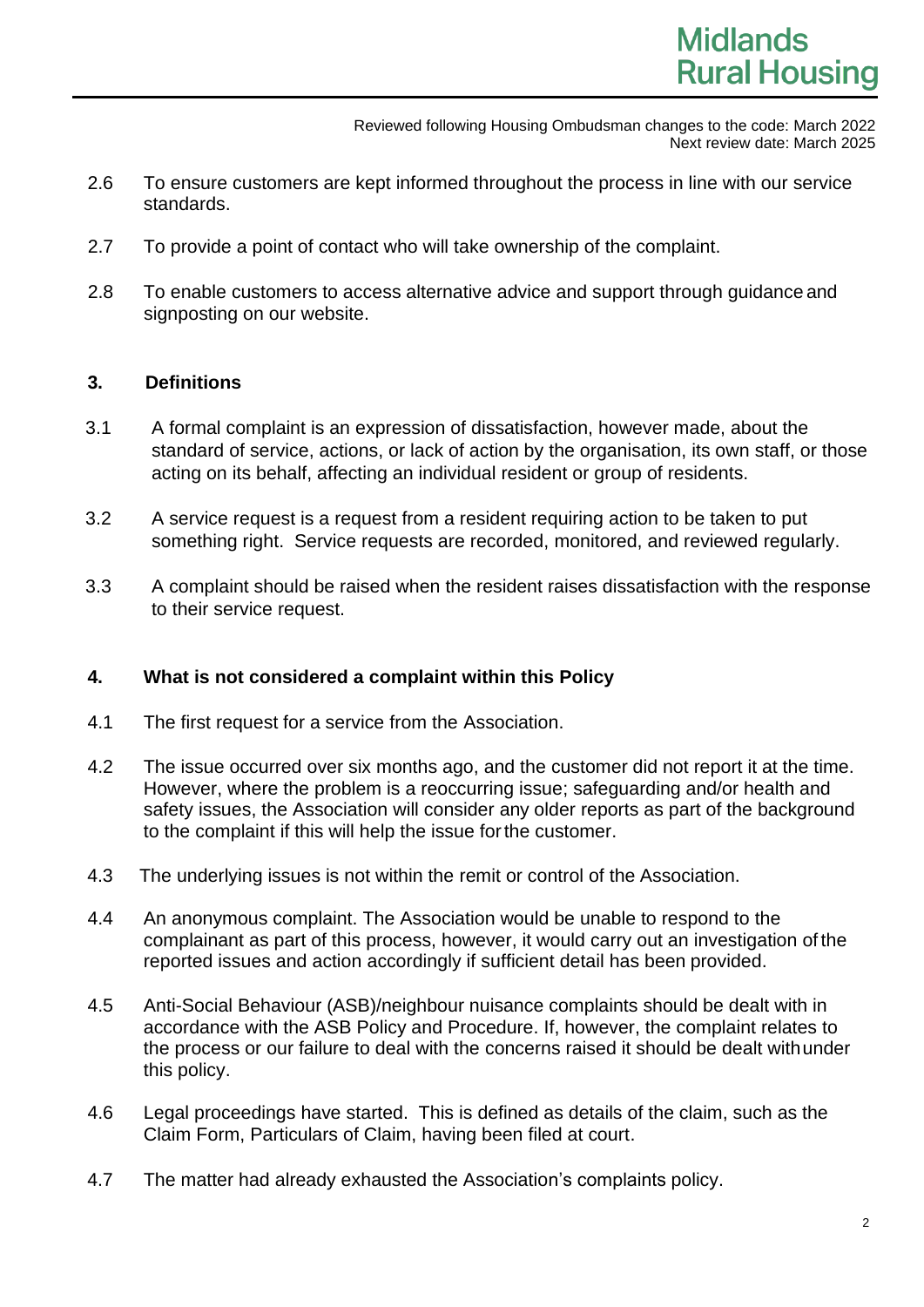# **Midlands Rural Housing**

Reviewed following Housing Ombudsman changes to the code: March 2022 Next review date: March 2025

- 4.8 The Association sometimes receives complaints that are vexatious (aggressive, abusive, or unreasonable). If we believe this is the case, we will contact the customer and explain why we have reached this decision. At our discretion, we may give the customer the opportunity to act in a more reasonable manner or we may refuse to progress the complaint. Please refer to the Vexatious Complaints Policy.
- 4.9 If the Association decides not to accept a complaint a detailed explanation will be provided to the customer setting out the reasons why the matter is not suitable for the complaints process.

The customer has the right to challenge this decision by taking their complaint to the [Housing Ombudsman.](https://www.housing-ombudsman.org.uk/residents) Where appropriate, the Housing Ombudsman will instruct the Association to take on the complaint.

## **5. Who can make a complaint?**

- 5.1 This Policy is applicable to anyone who receives or requests a service from us, for example tenants and shared owners.
- 5.1.1 Complaints received by other stakeholders, for example a parish council, will be dealt with under the same principles applicable to other complaints; however, the review meeting representatives may differ and there is no right to refer the complaint to the Housing Ombudsman.
- 5.1.2 Complaints received with regards to the Association's Policies, will be dealt with under the same principles applicable to other complaints, however they may be referred to the Association's Board or representatives of it.
- 5.1.3 Complaints received with regards to staff conduct will be dealt with by the operational manager and human resources in accordance with the internal disciplinary procedure.
- 5.2 We accept complaints from family members, local councillors, or other advocates, such as a Solicitor supporting a customer (except where a formal letter before action has been submitted), The customer must have given authorisation for them to do so.
- 5.3 Customers do not have the right to withhold rent during the complaints process. They do have the potential to undertake existing minor repairs themselves and deduct the cost of doing so from future rent payments. There is a [strict process](https://england.shelter.org.uk/housing_advice/repairs/doing_the_repairs_if_your_landlo%20rd_wont) that needs to be followed by the Customers.

## **6. How can Customers complain?**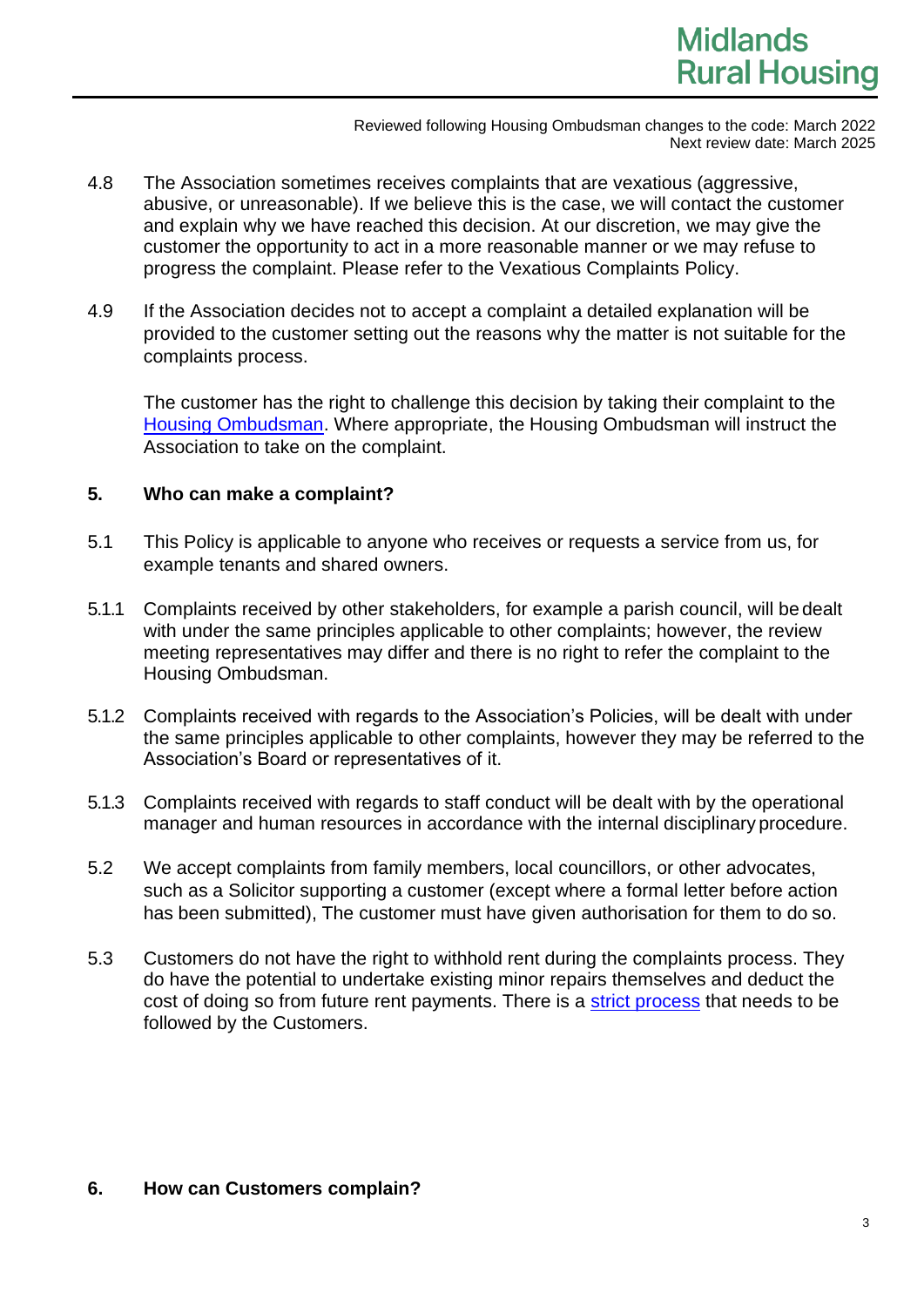## 6.1 Customers can complain to the Association by:

|    | Website            | Submit a form                                                                                                                                                                                                             |
|----|--------------------|---------------------------------------------------------------------------------------------------------------------------------------------------------------------------------------------------------------------------|
|    | myhomeonline       | Log in and submit a form                                                                                                                                                                                                  |
| П. | Email              | enquiries@midlandsrural.org.uk                                                                                                                                                                                            |
|    | Letter             | Memorial House, Stenson Road, Coalville,<br>Leicestershire, LE67 4JP                                                                                                                                                      |
|    | Telephone          | 0300 1234 009                                                                                                                                                                                                             |
|    | Social media sites | Facebook<br>To protect confidentiality and privacy the Association<br>may choose to respond using a different method to that<br>used to contact us                                                                        |
|    | In person          | Contact us to book an appointment                                                                                                                                                                                         |
|    | Using an advocate  | Permission must be given by the customers.<br>(If a solicitor has been appointed to act on behalf of the<br>customer, this will be referred to the Association's<br>solicitor and not dealt with as part of this policy.) |

## **7. Complaint process**

- 7.1 We expect our staff to act in a respectful manner at all times to our customers, and we ask that customers and their representatives also act to our staff in a respectfulmanner.
- 7.2 We will attempt to tackle concerns swiftly and efficiently. For instance, where a contractor or member of staff has failed to keep an appointment and the customer wants a second appointment to be made. Where this is the case an apology should be offered, and the Customer advised that a record will be kept of the concern. The Customer should be asked if they wish this to be considered as a formal complaint. If they do, then the formal complaints procedure set out below should be followed. In all cases a record of the contact should be made on the complaints database for trends to be monitored, reporting purposes and lessons learned.
- 7.3 The Complaints Procedure document provides more detail on the stages and processes involved.
- 7.4 The customer can contact the **Ombudsman** during the process for support and advice.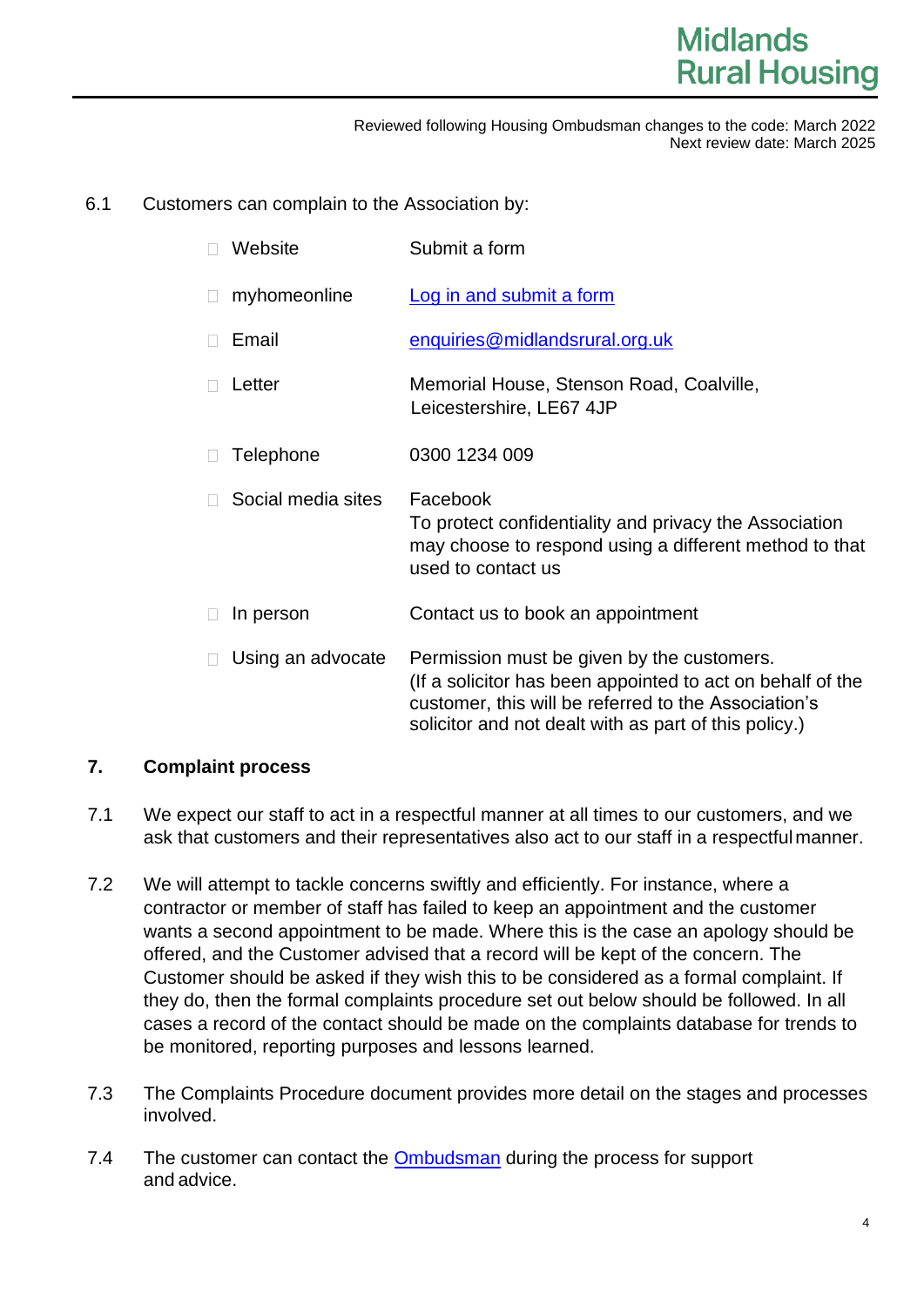- 7.5 Complaint Procedure Stage 1
- 7.5.1 Submission of a formal complaint will not delay any action, we will ensure that responses are co-ordinated, and the customer is not troubled by inconsistent and uncoordinated communication.
- 7.5.2 Within three working days of receipt of a formal complaint the details will beaccepted, logged, and acknowledged.
- 7.5.3 A full independent investigation will be carried out by the Customer & Business Support Team (C&BST) and a formal response will be provided to the customer within 10 working days from the date the complaint was received.
- 7.5.4 The complaint response will be sent to the resident when the answer to the complaint is known. It must not be delayed until any outstanding actions are completed. Outstanding actions should be tracked, and updates provided to the resident.
- 7.5.5 Where a resident raises additional complaints during the investigation, these should be incorporated into the Stage 1 response if they are relevant, and the Stage 1 response has not been issued. Where the Stage 1 response has been issued, or it would unreasonably delay the response, the complaint should be logged as a new complaint.
- 7.5.6 The Housing Ombudsman Complaints Handling Code allows landlords the discretion to extend response times by 10 days at stages 1 and 2 (and beyond - where there is a good reason to do so). Examples of a 'good reason' could include:
	- a delay by a third party, over which a landlord has no control, in providing information;
	- requiring further time to undertake interviews; and/or
	- needing longer to acquire all the information required from multiple sources to enable a landlord to properly investigate a long-standing, complex case.

Whether an extension is required should be assessed on a case-by-case basis and the C&BST will agree the revised response date with the customer.

If an agreement for an extension is not reached the Association will provide the Housing Ombudsman's contact details so the resident can challenge the landlord's plan for responding and/or the proposed timeliness of the response.

- 7.6 Stage 2 Review of Complaint
- 7.6.1 The customer can ask for the complaint to be escalated to Stage 2 within 20 working days, this date is stated in the Stage 1 full response.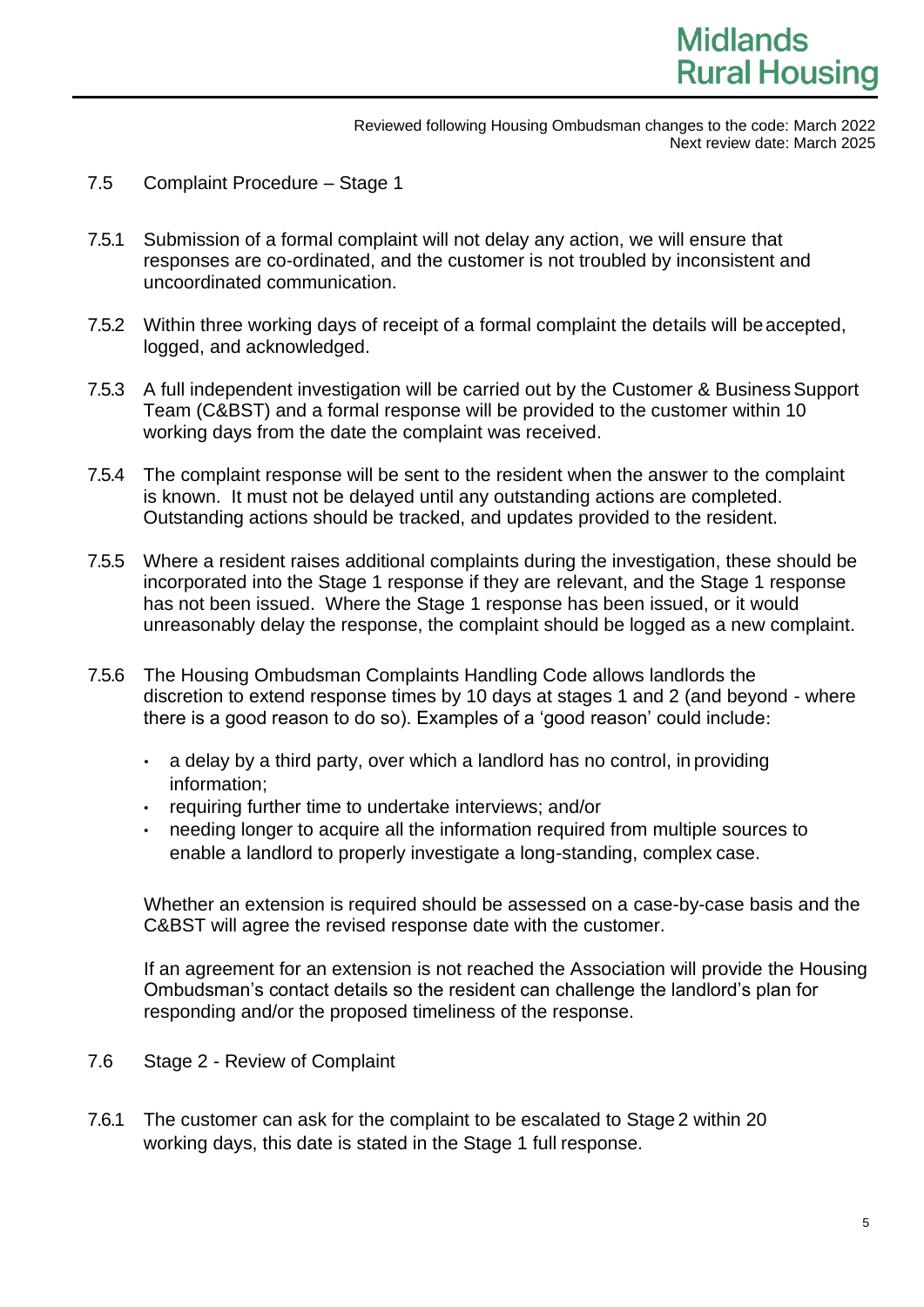- 7.6.2 A review will be considered if:
	- further evidence is provided.
	- subsequent events, after the full response, have taken place which affects the nature of the complaint; and/or
	- the actions proposed have not resolved the issue.
- 7.6.3 Within three working days of receipt of the request for escalation to Stage 2, the details will be logged, acknowledged, and passed to the Company Secretary or a Senior Manager who has no connection to the complaint.
- 7.6.4 A review can be refused for the same reasons as stated in Section 4 of this Policy.
- 7.6.5 The Company Secretary or a Senior Manager who has no connection to the complaint; and a resident representative, if available, will carry out a review within 20 working days of receipt of the request. If appropriate a meeting may be arranged with the customer.
- 7.6.6 Within five working days of the review, the Company Secretary or a Senior Manager who has no connection to the complaint will provide the outcome to the customer.
- 7.7 Referral to the Housing Ombudsman

The customer can refer the complaint to the [Housing Ombudsman](https://www.housing-ombudsman.org.uk/residents) after eight weeks have elapsed since the date of the Stage 2 outcome letter. Details will be provided to the Ombudsman on request. This service is only available to tenants and shared owners of the Association.

7.8 Closing the complaint

If at any stage of the process a full response to a complaint has been given and there has not been further contact from the customer within 20 working days, the complaint will be deemed to be satisfactorily closed.

#### 7.9 Satisfaction with complaints process

After the complaint has closed the customer will be contacted and asked via a survey if they were satisfied with the complaints process.

#### 7.10 Self-Assessment

The Association will complete a self-assessment against the code each year by 31<sup>st</sup> April and following a significant restructure and/or change in procedures.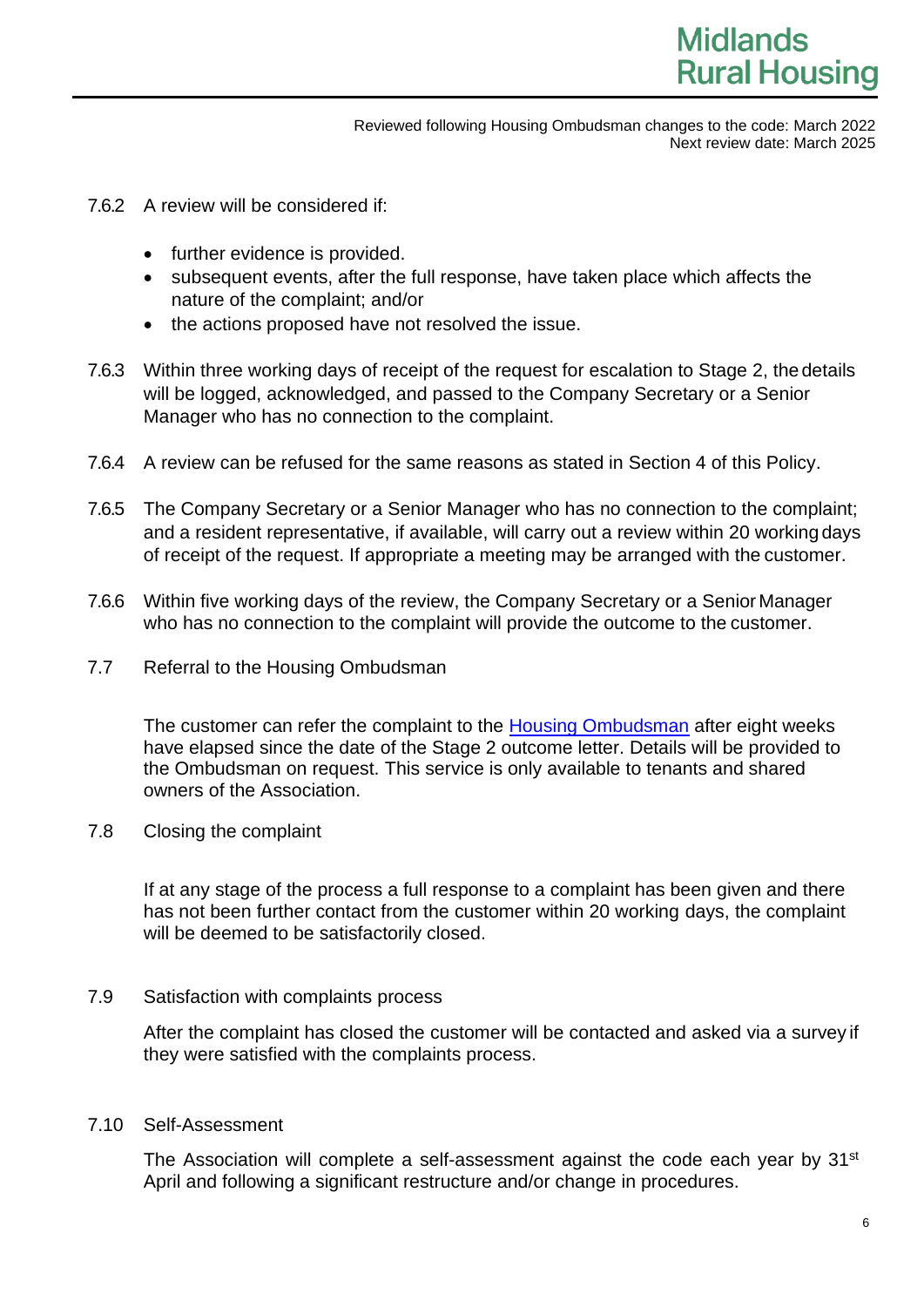## **8. Appropriate remedy**

- 8.1. If we find no basis for any appropriate remedy, we will provide a full explanation to why we have come to this conclusion.
- 8.2 Complaints can be resolved in a number of ways and any remedy reflects the extent of the service failure and the impact on the customer.
- 8.3 Goodwill gestures may be offered on a case-by-case basis dependent upon the nature of the complaint.
- 8.4 A compensation payment and/or valid claims for reimbursement for financial loss will be considered in accordance with the Association's Compensation Policy.

## **9. Performance monitoring and lessons learnt**

9.1 The Association recognises that feedback provides a valuable source of information to help improve, evolve, and tailor our services. The Company Secretary ensures complaints are recorded, analysed and quarterly and annual reports are available to

our Board and residents. The data includes:

- Volume, categories, and outcomes.
- Complaint handling performance, including compliance with the Ombudsman's orders.
- Issues and trends arising from complaint handling and lessons learned.
- Annual performance report produced by the Ombudsman, where applicable.
- Individual complaint outcomes including where the Ombudsman made findings of maladministration or recommendations.
- Annual self-assessment against the Complaints Handling Code.
- 9.2 Operational managers will take responsibility to learn from complaints received. Wewill provide staff debriefing and reflections; and assess training needs. We will review processes, procedures, and put actions in place to prevent repeat complaints being received.
- 9.3 All employees have a collaborative and co-operative approach towards resolving complaints. Taking responsibility for any shortfalls identified through complaints. And act within the [Professional Standards for engaging with complaints as set by the](https://www.cih.org/professional-standards)  [Chartered Institute of Housing.](https://www.cih.org/professional-standards)

## **10. Equality of access**

It is essential that the complaints policy and procedure should be equally accessible to our customers. We will ensure that materials are provided in easy-to-read formats and provide customers access to appropriate support.